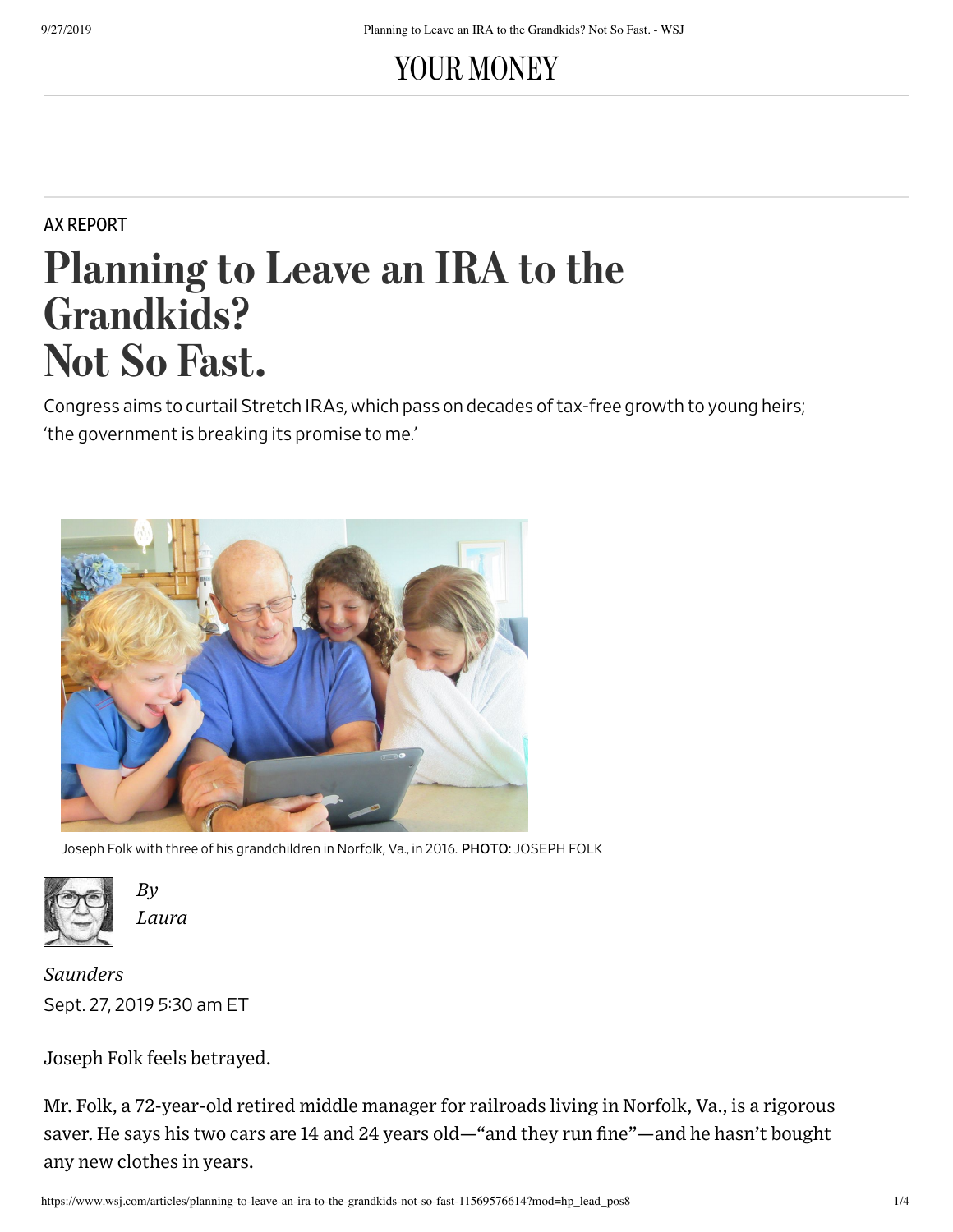### 9/27/2019 Planning to Leave an IRA to the Grandkids? Not So Fast. - WSJ

A decade ago, after providing for his wife and two children, Mr. Folk decided to extend the life of his savings by arranging for his four grandchildren to inherit individual retirement accounts, or IRAs, each worth more than \$1 million.

Mr. Folk made this move because when young people inherit either a traditional IRA or a Roth IRA, the accounts can benefit from decades of tax-free compounding after the original IRA owner dies. That's why they're called Stretch IRAs.

Mr. Folk says he paid well over \$1 million of tax to carry out his plans by converting the accounts for his grandchildren, ages 10 to 14, from traditional IRAs to Roth IRAs. That way, he wouldn't have to take withdrawals while alive, and his grandchildren's required payouts could be tax-free.

|  |                                                                                | Now Congress may throw a           |
|--|--------------------------------------------------------------------------------|------------------------------------|
|  | MORE FROM TAX REPORT                                                           | wrench in Mr. Folk's planning.     |
|  |                                                                                | The House of Representatives       |
|  | • A Q&A for Tax Newbies September 13, 2019                                     | has passed a bill reducing Stretch |
|  |                                                                                | IRAs to a maximum of 10 years      |
|  | • The Little Differences Between 401(k)s and IRAs Can Cost Big August 30, 2019 | for heirs like Mr. Folk's          |
|  | • IRS to Cryptocurrency Owners: Come Clean, or Else! August 16, 2019           | grandchildren.                     |
|  | • <i>Ny</i> Role Is Not to Be a Shill for the IRS' August 2, 2019              |                                    |
|  |                                                                                | Critics of Stretch IRAs for        |
|  |                                                                                | younger heirs say they are a boon  |

primarily for the wealthy, who

can afford to forgo spending their retirement savings during life. The critics say the tax dollars are better used for other savings incentives, and they have strong support.

In May, the House passed its version of the changes in the SECURE Act by 417 to 3. Kevin Brady, a Texas Republican who chaired the House Ways & Means Committee through 2017, favors the legislation.

"IRAs are for retirement security. They are not wealth succession management tools, and I think we've now got the policy right," Rep. Brady said in late August.

The Senate is considering both the House's bill and one of its own. For Mr. Folk and others who have made such plans, the proposed changes are a shock.

"All my life I've carefully saved for my family and grandchildren. Now the government is breaking its promise to me. They should only change the rules going forward, not retroactively," he says.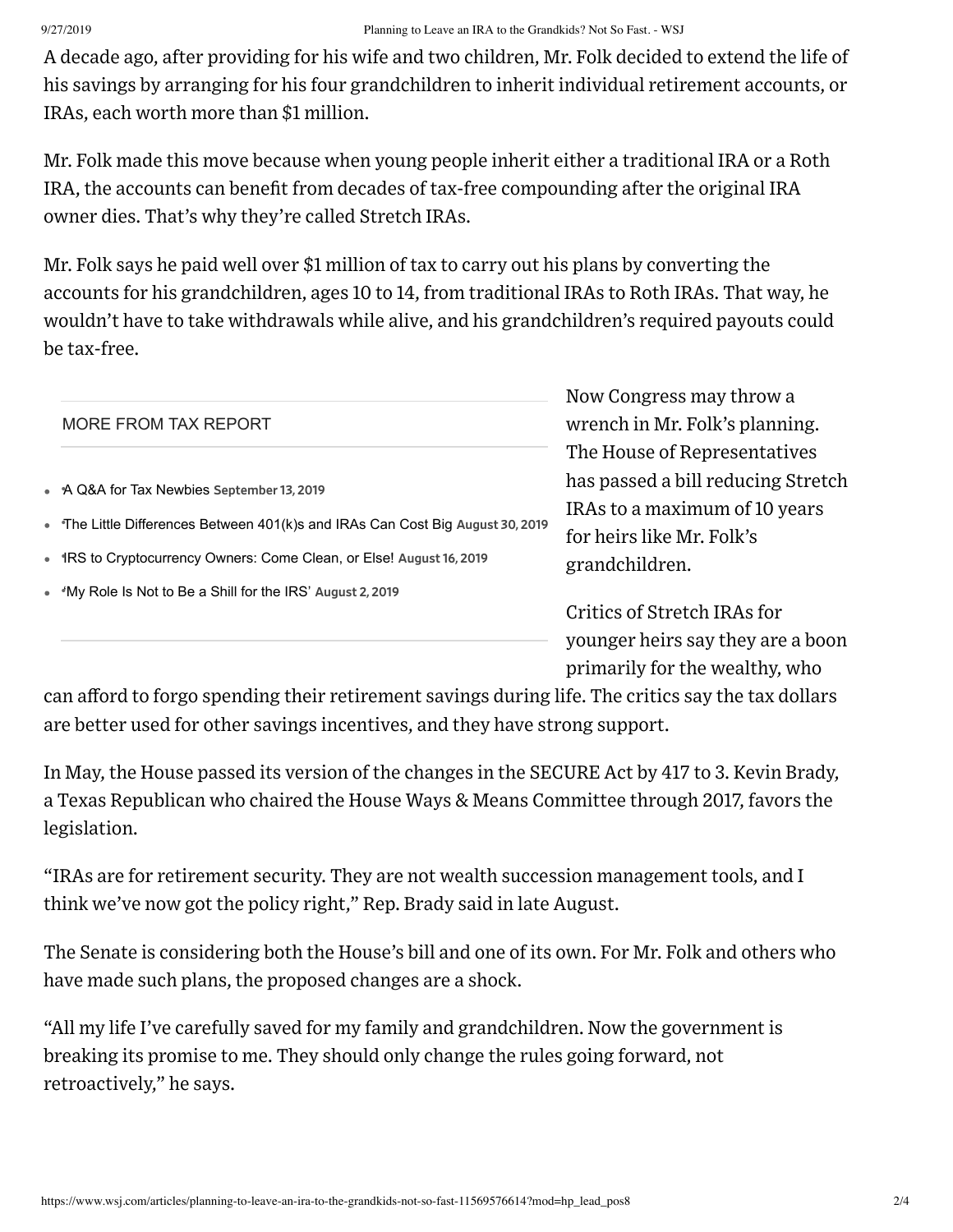The current rules, in effect since 2003, typically allow required annual withdrawals to be taken over an heir's expected lifespan. For example, a 23-year-old who inherits an IRA can take required payouts over 60 years while the assets keep growing.

### SHARE YOUR THOUGHTS

*Have you everlost a tax break because Congress changed the law? Join the conversation below.*

Mr. Folk's predicament illustrates one peril of long-term financial plans. Congress has a right to change tax laws and does. In the words of a 1938 court opinion, "Every deduction . . . is allowed as a matter of legislative grace."

Ed Slott, a Certified Public Accountant in Rockville Centre, N.Y., who is an IRA specialist, estimates that with the current-law stretch of 60

years, a 23-year-old heir of a \$1 million Roth IRA could receive a total of \$23 million.

But with a 10-year stretch, the heir could receive a total of \$16 million, about 30% less. Mr. Slott's estimates assume a 6% annual rate of return, a 25% average tax rate where applicable, and no withdrawals from the Roth IRA under the new rules until the end of the 10th year. Amounts are unadjusted for inflation.

Opponents of the proposed changes say they set a dangerous precedent.

"This is not a fair way to conduct retirement policy, changing the rules near the end of a long game. People will think they can't trust Congress to keep its word about retirement rules," says Mr. Slott.

There are similarities and differences in the House and Senate proposals. Both allow the stretch for a large number of "eligible" heirs. These include surviving spouses, disabled or chronically ill heirs, an heir close in age to the IRA owner such as a sibling, and minor children of the IRA owner.

The House's SECURE Act puts a 10-year limit on the stretch provision for "non-eligible" heirs such as grandchildren or children who aren't minors. There would be no required annual withdrawals from inherited IRAs during the 10-year term, only at the end. The proposed changes would take effect for IRA owners who die after Dec. 31, 2019.

The Senate's bill, which hasn't passed, allows the "non-eligible" heirs like grandchildren to use the current stretch rules if their inherited IRA is \$400,000 or less. Otherwise, the IRA assets for these heirs must be withdrawn within five years.

Current data on inherited IRAs isn't available. The House's version of the Stretch IRA restrictions is estimated to raise \$15.7 billion from 2019-2029. There's not a revenue estimate for the Senate bill, and it's unclear when the Senate will act.